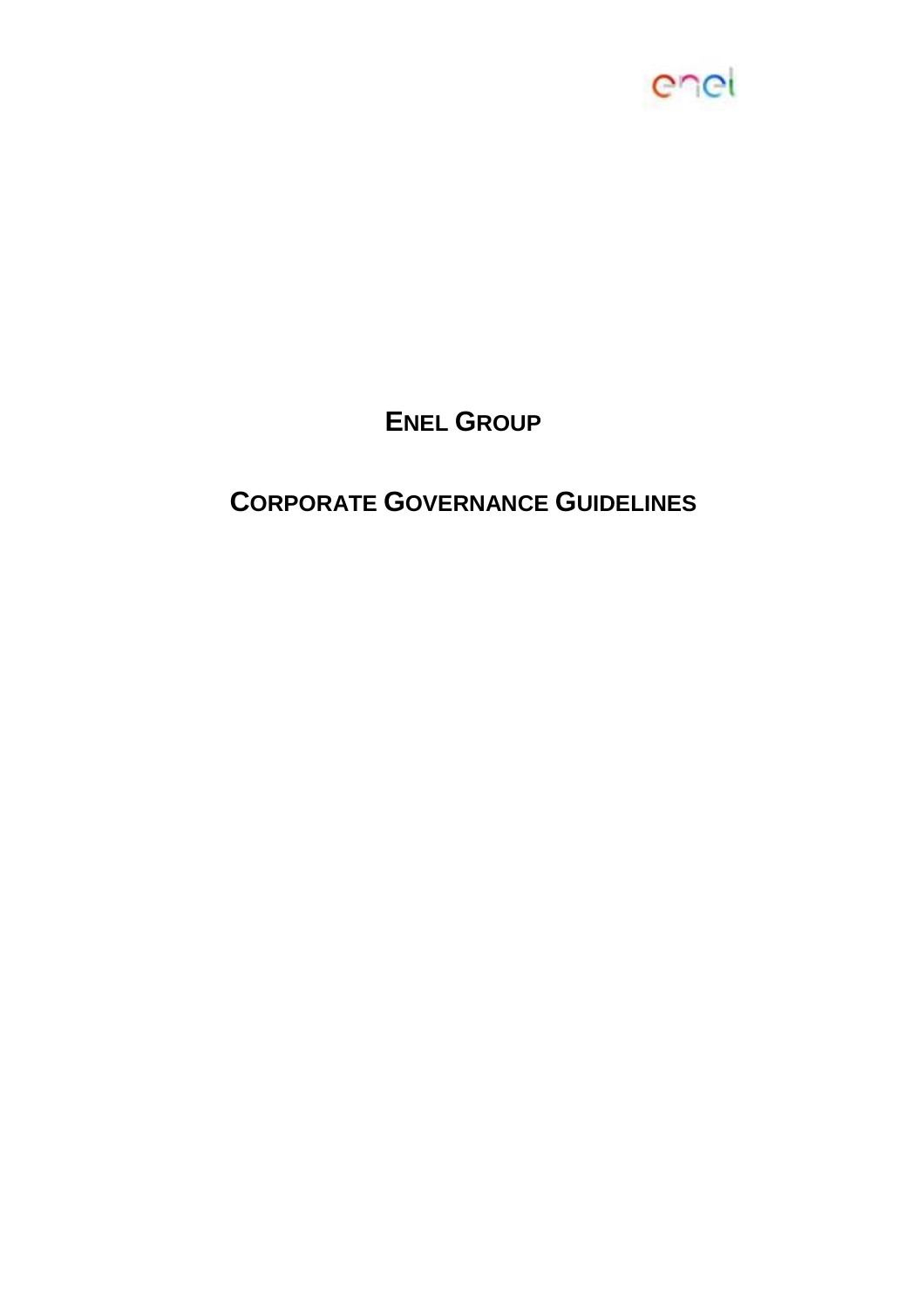

#### **PART I**

## **GENERAL GOVERNANCE PRINCIPLES AS PILLARS OF ENEL GROUP'S STRATEGY**

\* \* \*

SECTION  $I$  – SCOPE AND IMPLEMENTATION

#### Article 1 – Scope and applicable regime

1.1 These Governance Guidelines set down some of the principles upon which Enel Group's corporate governance is founded and the implementation guidelines thereof, with a view to achieving its uniform application across Enel Group companies.

1.2 These Governance Guidelines while recognizing the benefits of Enel's coordination of Enel Group's strategies and plans, ensure due respect for the legal independence of Enel Subsidiaries, within a framework aimed at adequately protecting the Corporate Interest of each single Subsidiary and the rights of its Stakeholders. All the above with particular regard to Related Party Transactions and Conflict of Interests.

1.3 These Governance Guidelines shall apply to all Enel Subsidiaries, unless otherwise provided by Enel competent bodies.

1.4 Capital letters used in these Governance Guidelines refer to the definitions included in Annexes 1 and 2, which form an integral part thereof.

#### Article 2 – Implementation

2.1 Once approved by Enel's board of directors, these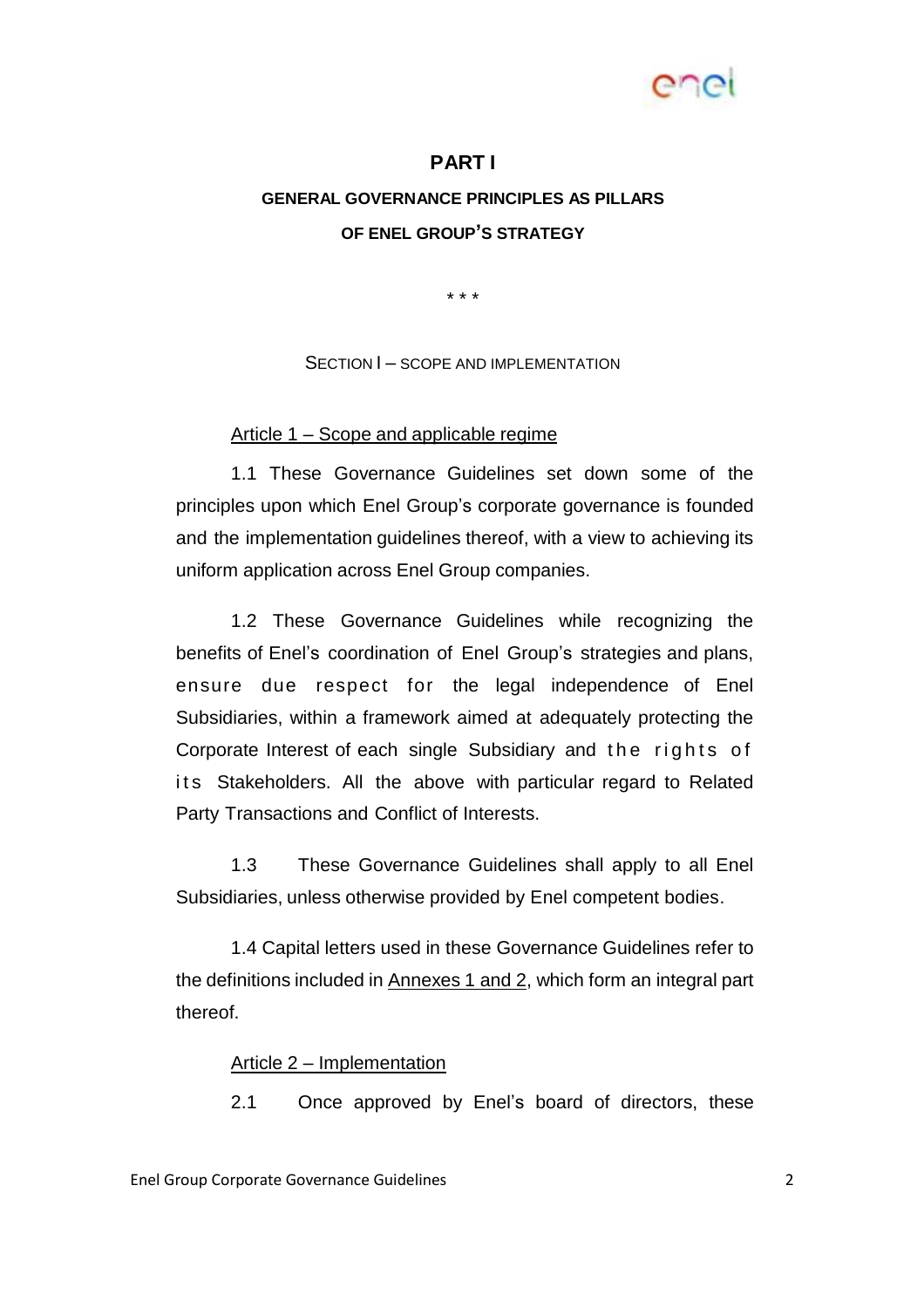

Governance Guidelines shall enter into force and apply to each Enel Subsidiary as from the time it has been adopted by the competent governing body and shall remain in force until it is expressly repealed.

2.2 Likewise, any amendment to these Governance Guidelines, once approved by Enel's board of directors, shall be adopted, for each Enel Subsidiary, by the respective competent governing body.

SECTION II – GOVERNANCE GENERAL PRINCIPLES OF THE ENEL GROUP

#### Article 3 – General Principles

3.1 These Governance Guidelines are based on the following general principles:

- (1) Enel Group companies recognize the benefits of pursuing the efficient management of the Enel Group as a whole, based on the Group's strategic plans approved by the competent corporate bodies, while at the same time ensuring an appropriate protection of the Corporate Interest of each Subsidiary, the fair treatment of Enel Group companies' public and private Stakeholders and an equitable sharing between Enel Group companies of the benefits and costs arising from affiliation to the Enel Group;
- (2) Enel and its subsidiaries undertake to properly identify, prevent and solve Conflicts of Interests among Enel Group companies and among Enel Group companies and their respective Directors, managers, officers, and other related individuals;
- (3) Enel Subsidiaries undertake to recognize Enel's role in properly coordinatingEnel Group's strategies and plans, subject to Enel's regard for the independent decision-making processes of Enel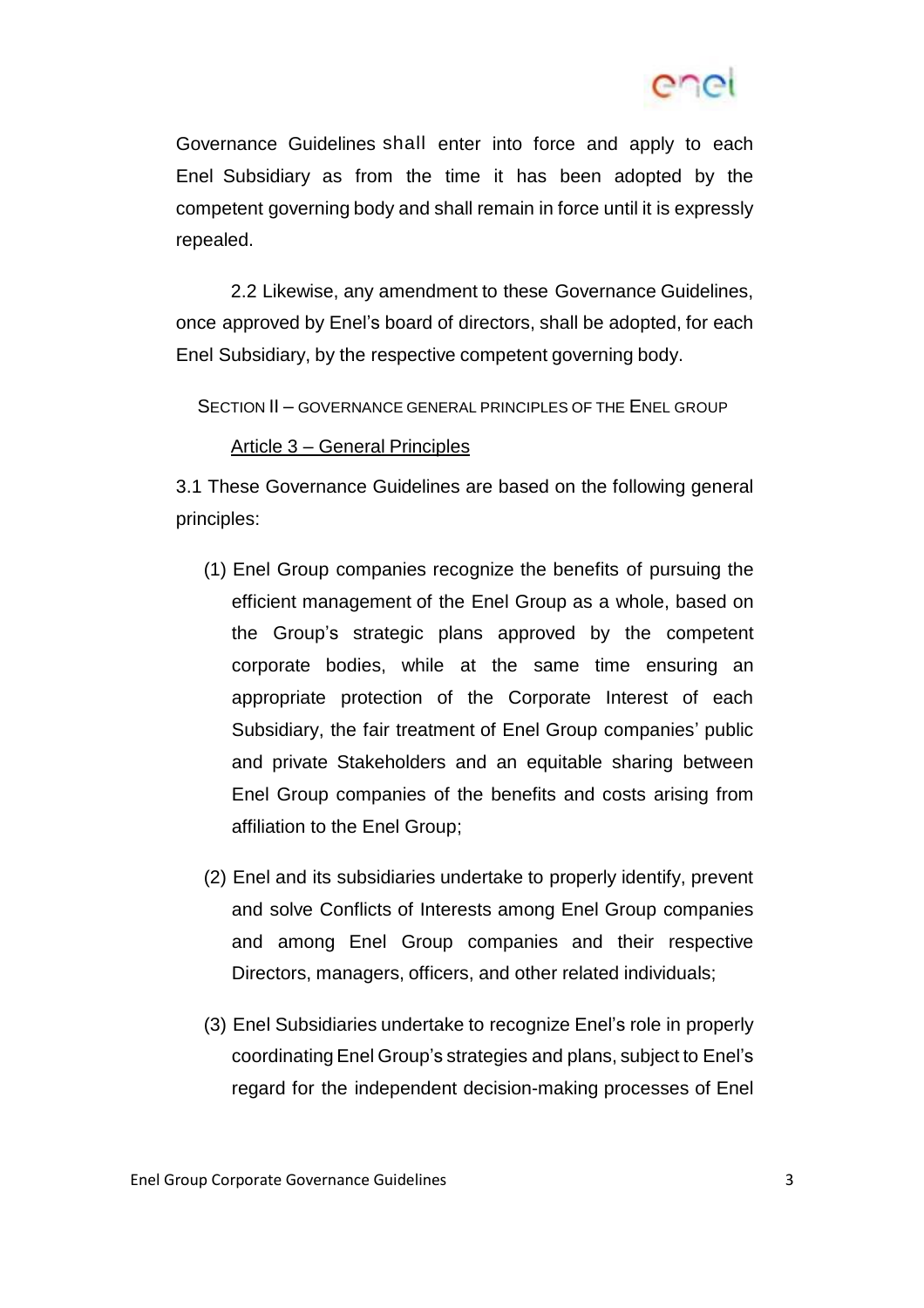

Subsidiaries;

- (4) Enel Group companies undertake to arrange an Information Flows system that is adequate for the purposes of planning, oversight, risk control, consolidation of financial statements, and any other appropriate coordination activities of Enel Group's business;
- (5) Enel Group companies undertake to design adequate mechanisms that allow their governing bodies to supervise their critical risks and, in particular, those arising from potential Conflicts of Interests, so that such risks can be properly identified, measured and mitigated. Specifically, the creation of "risk maps" shall be encouraged, together with the establishment of a compliance system pursuant to best practices of corporate governance and international codes of ethics; and
- (6) Enel Group companies undertake to promote transparency and awareness in implementing the general principles above.

3.2 In coordinating Enel Group's strategies and plans, Enel shall take all possible measures in order that value-generating activities and the synergies arising from the affiliation to Enel Group are allocated, wherever discretion in doing so is involved, in an equitable way to the affected Enel Subsidiary.

## SECTION III– INFORMATION FLOWS

#### Article 4 – Information Flows

4.1 Enel Group companies shall exchange any kind of information the communication of which is not contrary to Applicable Regulations and is instrumental to Enel's coordination of the Enel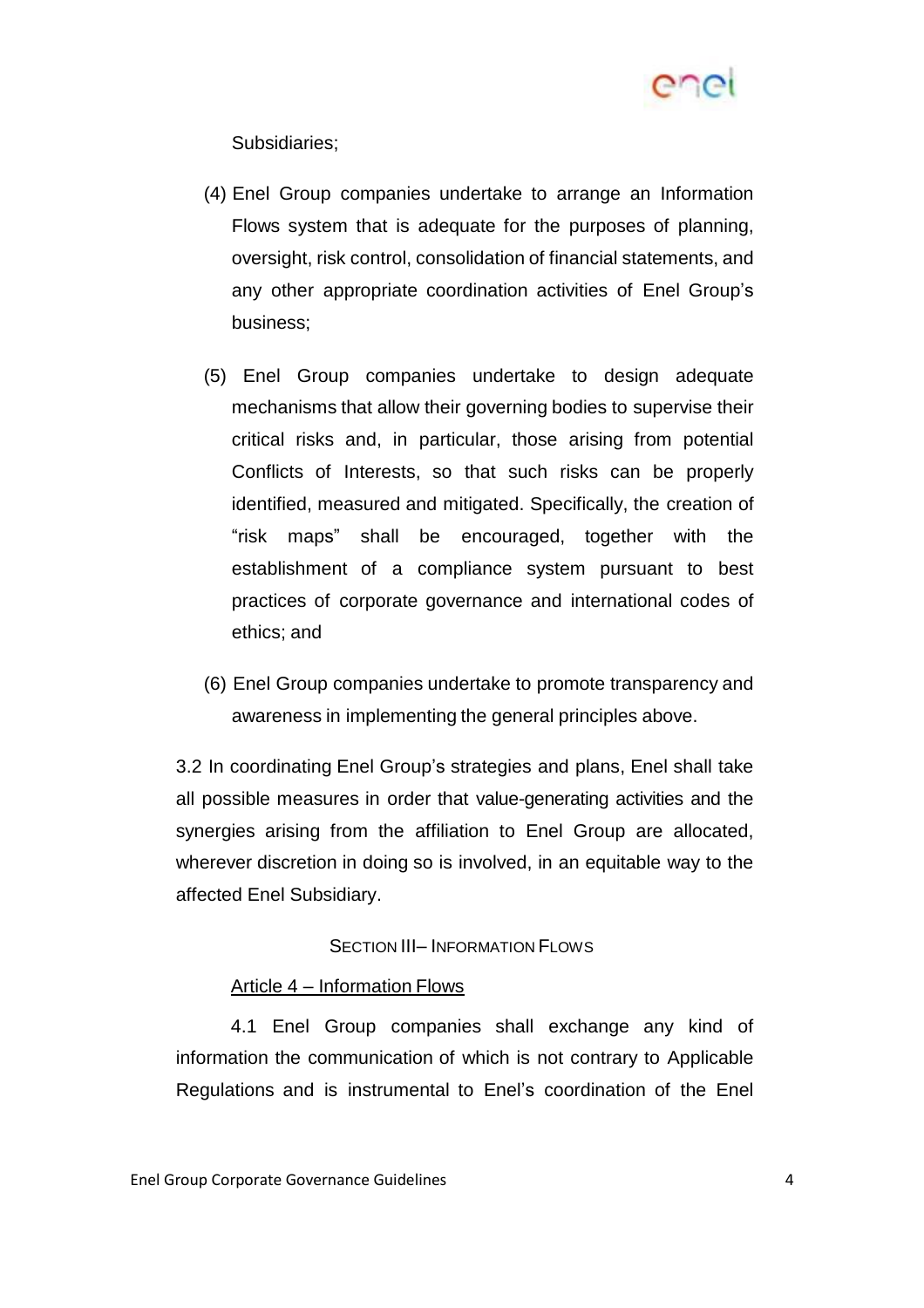

Group's strategies and plans.

4.2 Information Flows are always deemed to be instrumental to Enel's coordination of the Enel Group's strategies and plans in the following areas: (a) planning, coordination and monitoring of Enel Group's activities; (b) audit and risk control of the Enel Group; (c) consolidation of the Enel Group's financial statements; and (d) compliance with legal requirements.

## **PART II**

#### **DUTY OF LOYALTY AND CONFLICT OF INTERESTS**

\* \* \*

SECTION I - GENERAL PRINCIPLES AND DUTY OF LOYALTY

#### Article 5 – General principles

5.1 The provisions in this Part establish procedures and rules of conduct with a view to (i) ensuring utmost compliance with the duty of loyalty owed by Directors of Enel Group companies and (ii) preventing situations that might negatively affect the fulfilment of the same duty.

5.2 Conflict of Interests arising in connection with Related Party Transactions are regulated in Part III.

## Article 6 – Directors' duty of loyalty

6.1 For the purposes of the provisions in this Section, the duty of loyalty of Directors means the duty to act in good faith in the pursuit of the Corporate Interest of the company they serve.

6.2 The duty of loyalty of Directors includes, among others, and in addition to what is specifically provided for Conflict of Interests, the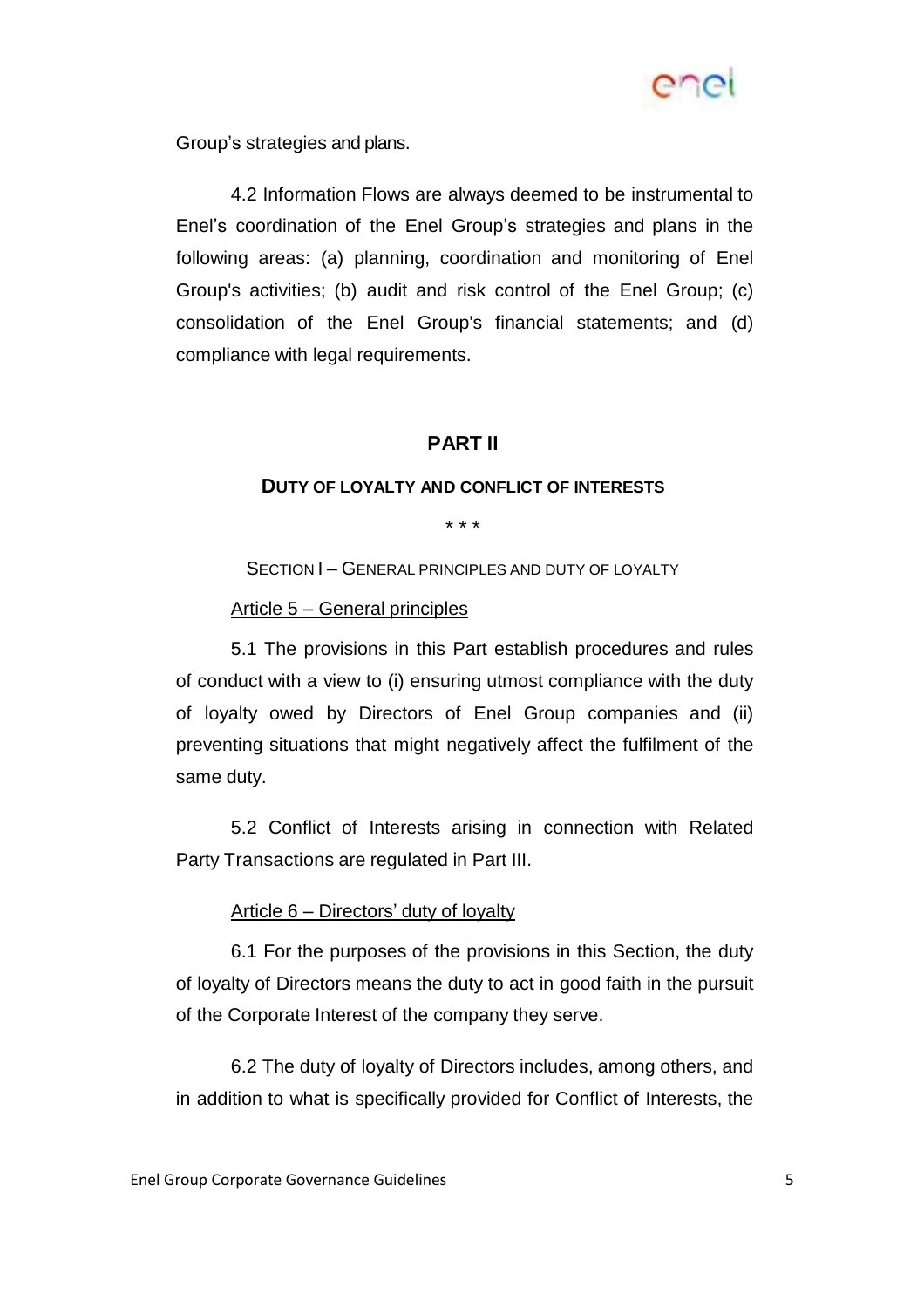

prohibition for each Director of:

a) making use of corporate assets or confidential corporate information to extract private benefits for himself or herself or for third parties;

b) availing himself or herself of the corporate name, or of his or her role as a Director, in order to unduly influence transactions so as to extract private benefits for himself or herself or for third parties;

c) taking advantage of corporate opportunities to extract private benefits for himself or herself or for third parties;

d) taking advantages or compensation from third parties, other than the company he or she serves or other companies belonging to the Enel Group, because of his or her role as a Director, except in case of common practices of courtesy; and

e) carrying out activities, for his or her own account or on behalf of third parties, involving actual or potential competition with the company he or she serves. In this regard, activities carried out for other companies belonging to the Enel Group are expressly excluded.

SECTION II – REGULATION OF CONFLICT OF INTERESTS

#### Article 7 – Conflict of Interests

7.1 As indicated in Annex 1, Conflict of Interests is deemed as the situation where a Director has, for his or her own account or on behalf of third parties, an interest whose achievement might hinder the achievement of the Corporate Interest of the company to which he or she owes a duty of loyalty.

7.2 The existence of a Conflict of Interests is to be evaluated and ascertained taking into account the specific circumstances of each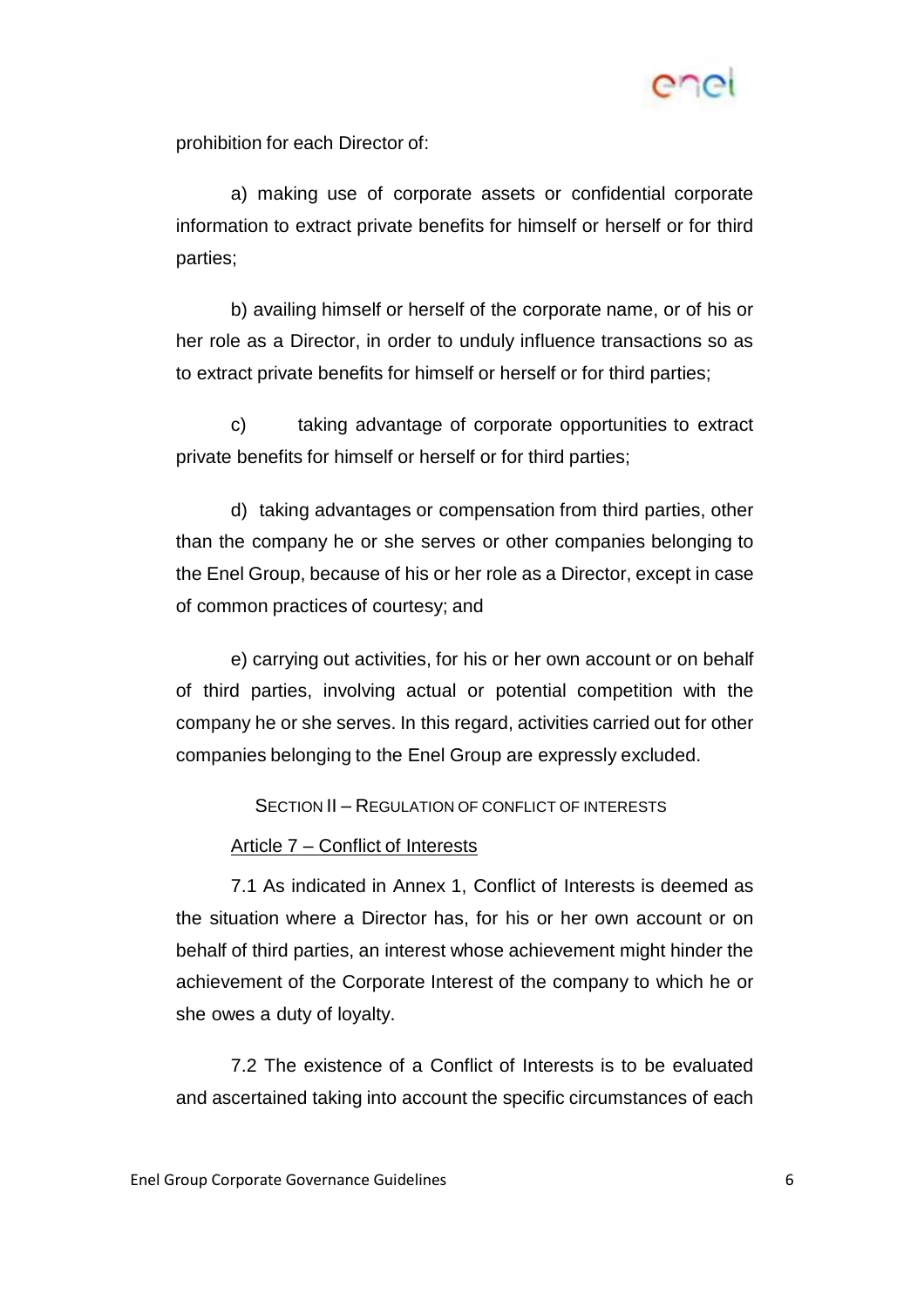

situation.

#### Article 8 – Special provisions

8.1 Pursuant to Article 7 above, a Conflict of Interests does not occur in any of the following circumstances:

a) when, considering its features, the transaction is not actually capable of giving rise to a conflict between the Director's interest and the Corporate Interest of the Enel Group company he or she serves;

b) when the transaction is an implementing measure of (i) strategic decisions already duly approved by the competent corporate body of the Enel Group company involved or (ii) a duly approved framework agreement, so long as no discretion is involved in the implementation of either.

8.2 In cases different from those provided under paragraph 8.1 above, the procedure on Conflict of Interests under Article 10 below is not applicable where the transaction is: (i) carried out in the ordinary course of business, (ii) concluded at standard terms, and (iii) for small amounts. In this case, the board resolution of the Enel Group company shall spell out the reasons why the transaction is in the Corporate Interest.

#### Article 9 – Duty of disclosure of interests

9.1 Directors of Enel Group companies shall inform the board of directors, through its chairman, of any interest that they may have, for their own account or on behalf of third parties, in a specific transaction, specifying the nature, the terms, the origin and the extent of such interest.

9.2 The board of directors of Enel Group companies, following the procedures provided for in Article 10, shall confirm whether a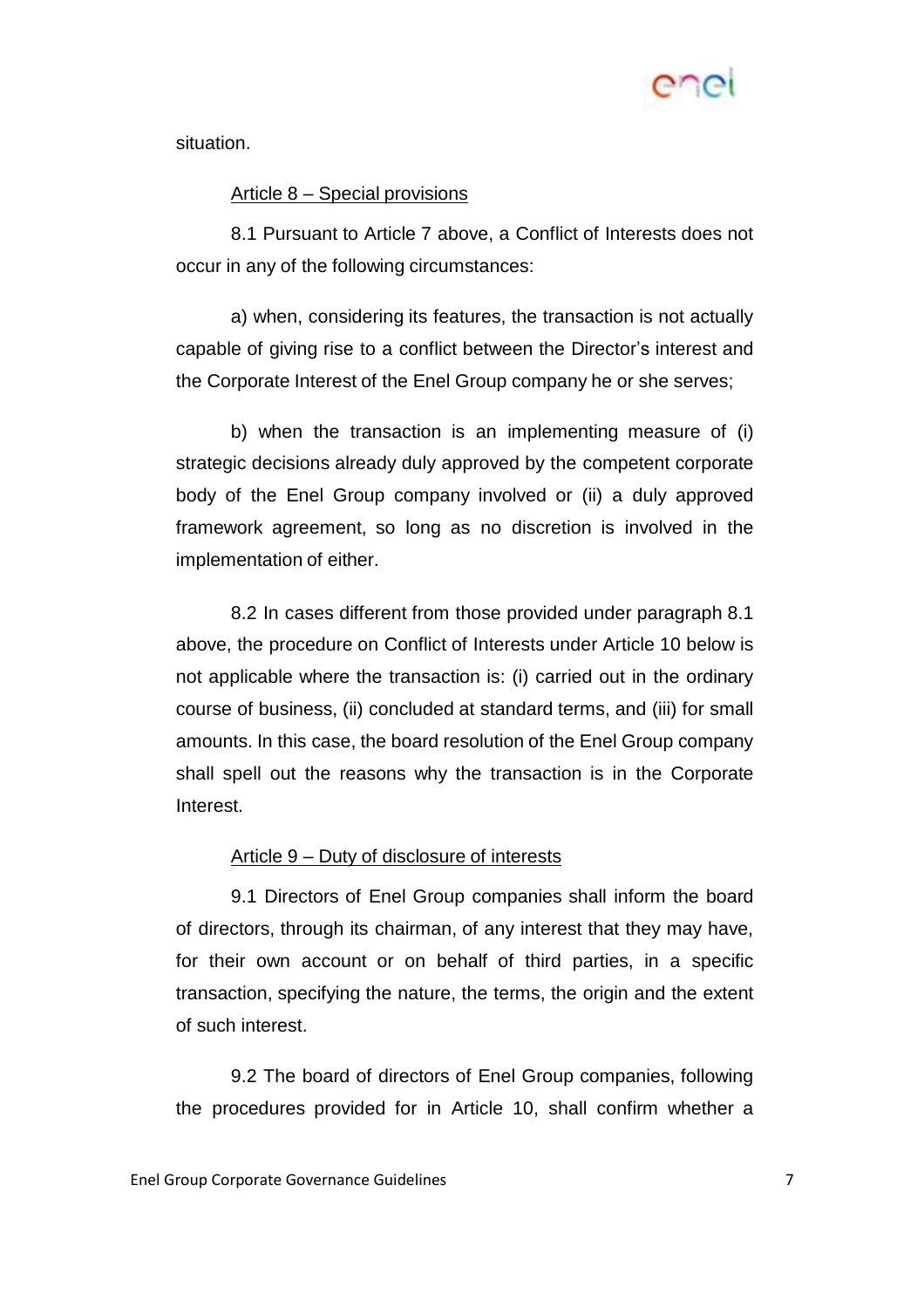

Conflict of Interests actually occurs.

9.3 The board of directors of Enel Group companies can activate the above mentioned procedures of its own initiative any time it is aware of any circumstance that so requires.

## Article 10 – Procedures to ascertain Conflict of Interests and conducts required in case of ascertained Conflict of Interests

10.1 The activities provided for under Article 9 are carried out by (i) an advisory body composed of the heads of Administration, Finance and Control, Legal, and Audit Functions of the relevant Enel Group company and (ii) the competent committee provided for by Applicable Regulations, if any, and set up within the board of directors of the relevant Enel Group company.

10.2 Directors involved in the enquiries must provide any useful information and document requested by the advisory body and/or the board committee (if any) indicated in paragraph 10.1.

10.3 The advisory body and/or the board committee (if any) indicated in paragraph 10.1, based on the information received, shall issue a report to the board of directors expressing their respective nonbinding opinion on the actual existence of a Conflict of Interests.

10.4 The board of directors of the relevant Enel Group company, taking the opinions of the advisory body and the board committee (if any) indicated in paragraph 10.1 into account, determines if a Conflict of Interests actually occurs.

10.5 In the event that the board of directors of the relevant Enel Group company has determined the existence of a Conflict of Interests, the board itself shall resolve whether to carry out the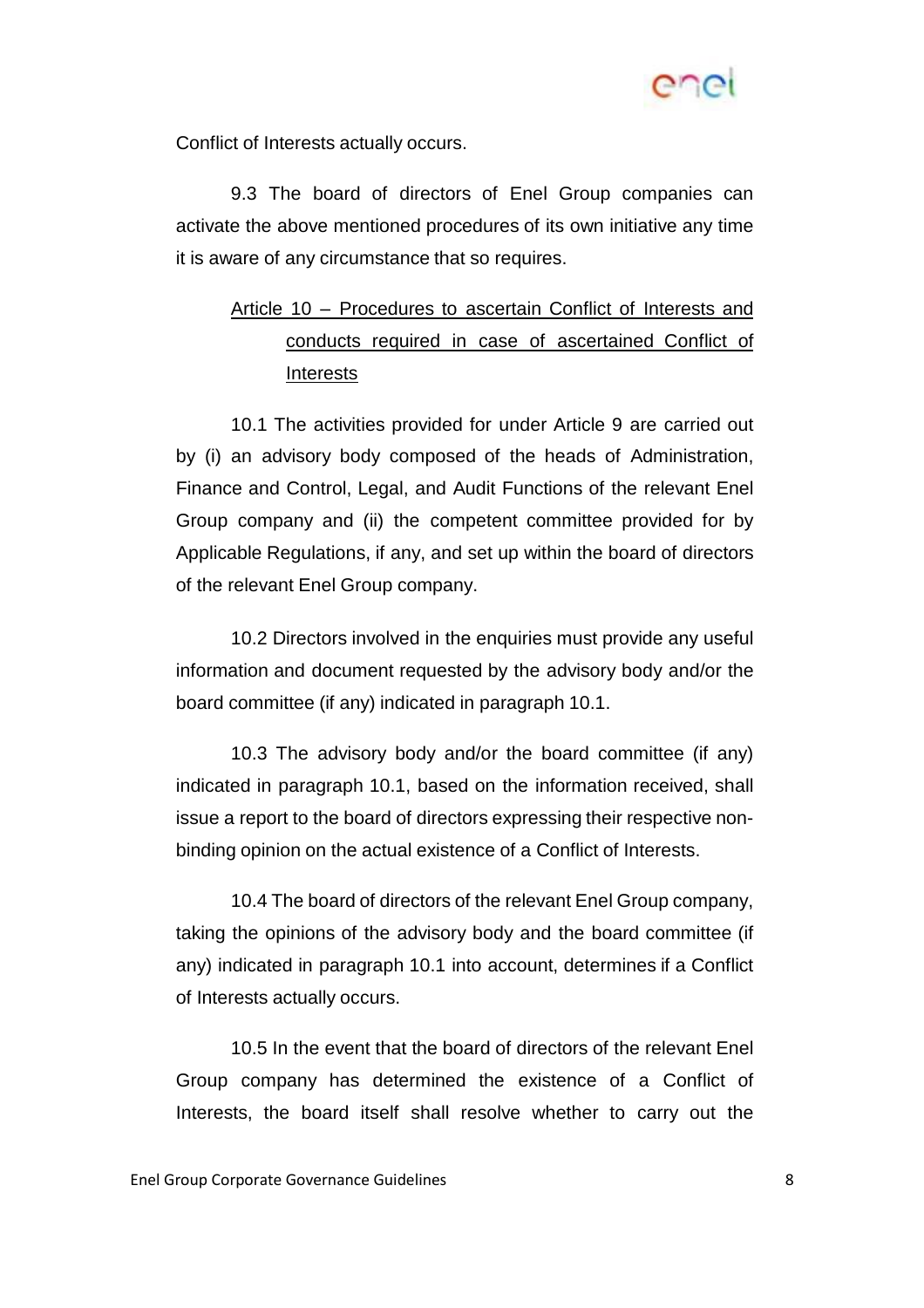

transaction or not with the abstention of the interested Director.

10.6 In order to enhance the other Directors' understanding of the Conflict of Interests and the contents and implications of the transaction, the interested Director may submit to the board of directors his or her own evaluations on his or her interest and on the Corporate Interest of the relevant Enel Group company.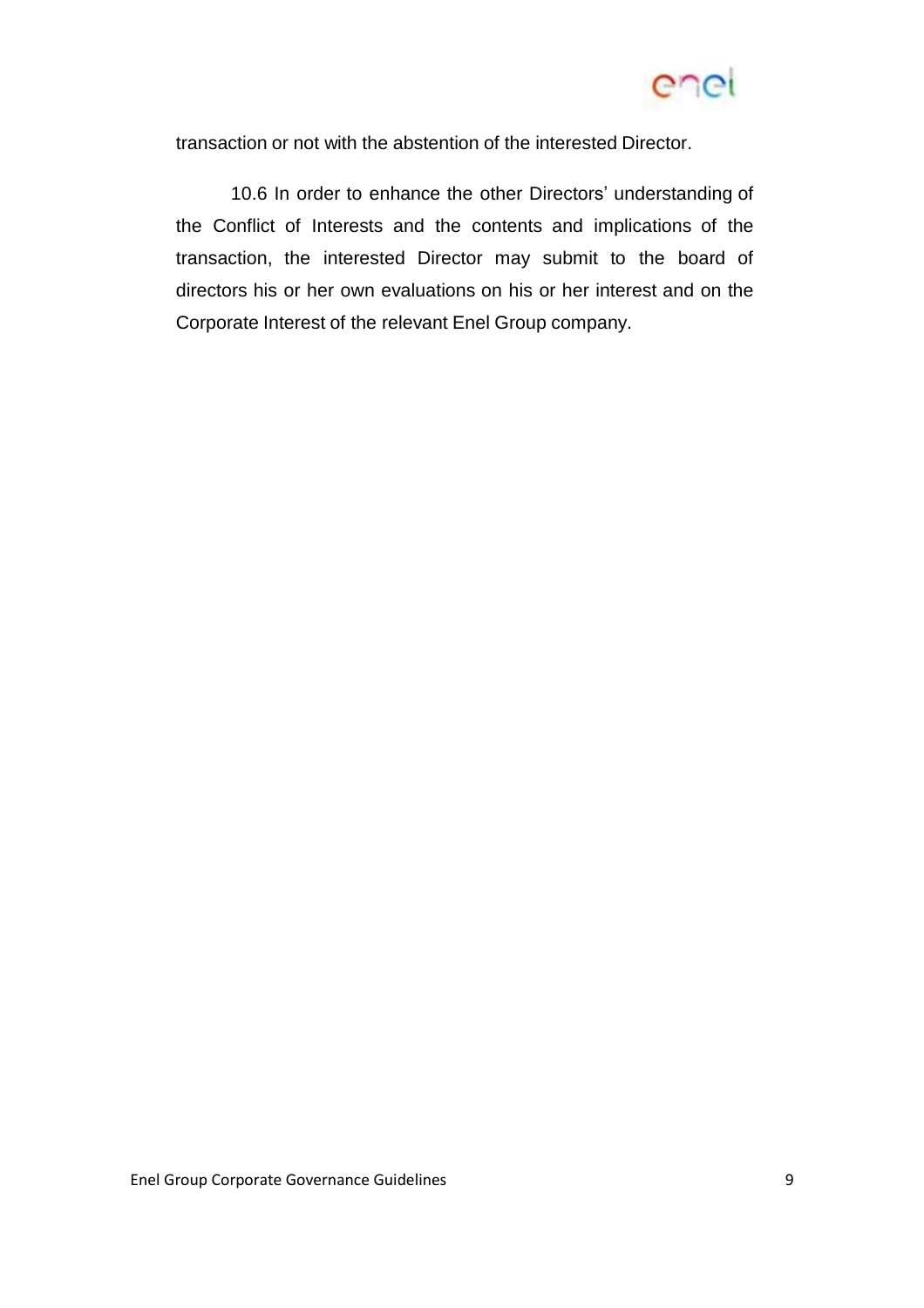

## **PART III**

## **RELATED PARTY TRANSACTIONS**

\* \* \*

#### SECTION I – GENERAL PRINCIPLES ON RELATED PARTY TRANSACTIONS

### Article 11 – Purpose of Part III of the Governance **Guidelines**

11.1 The present Part sets out the principles that Enel and its Listed Subsidiaries undertake to abide by in order to ensure the transparency and the substantial and procedural fairness of the RPT they enter into, whether directly or through subsidiaries.

11.2 Specifically, the present Part aims to ensure that:

- i. Enel and its Listed Subsidiaries fulfill transparency, correctness and fairness criteria when entering, whether directly or through their respective subsidiaries, into a RPT;
- ii. while complying with the provisions of the present Part, Enel and its Listed Subsidiaries at the same time abide by Applicable Regulations on RPTs;
- iii. a balance is pursued between the advantages for Enel Listed Subsidiaries stemming from their affiliation to Enel Group and the protection of the various interests potentially affected by the RPT, especially, the Corporate Interest of those Subsidiaries and their minority shareholders.

#### Article 12 – Definition and scope of Related Party Transactions

12.1 RPT shall be understood as any transfer of resources, services or obligations between Enel or its Listed Subsidiaries and a related party, regardless of whether for valuable consideration.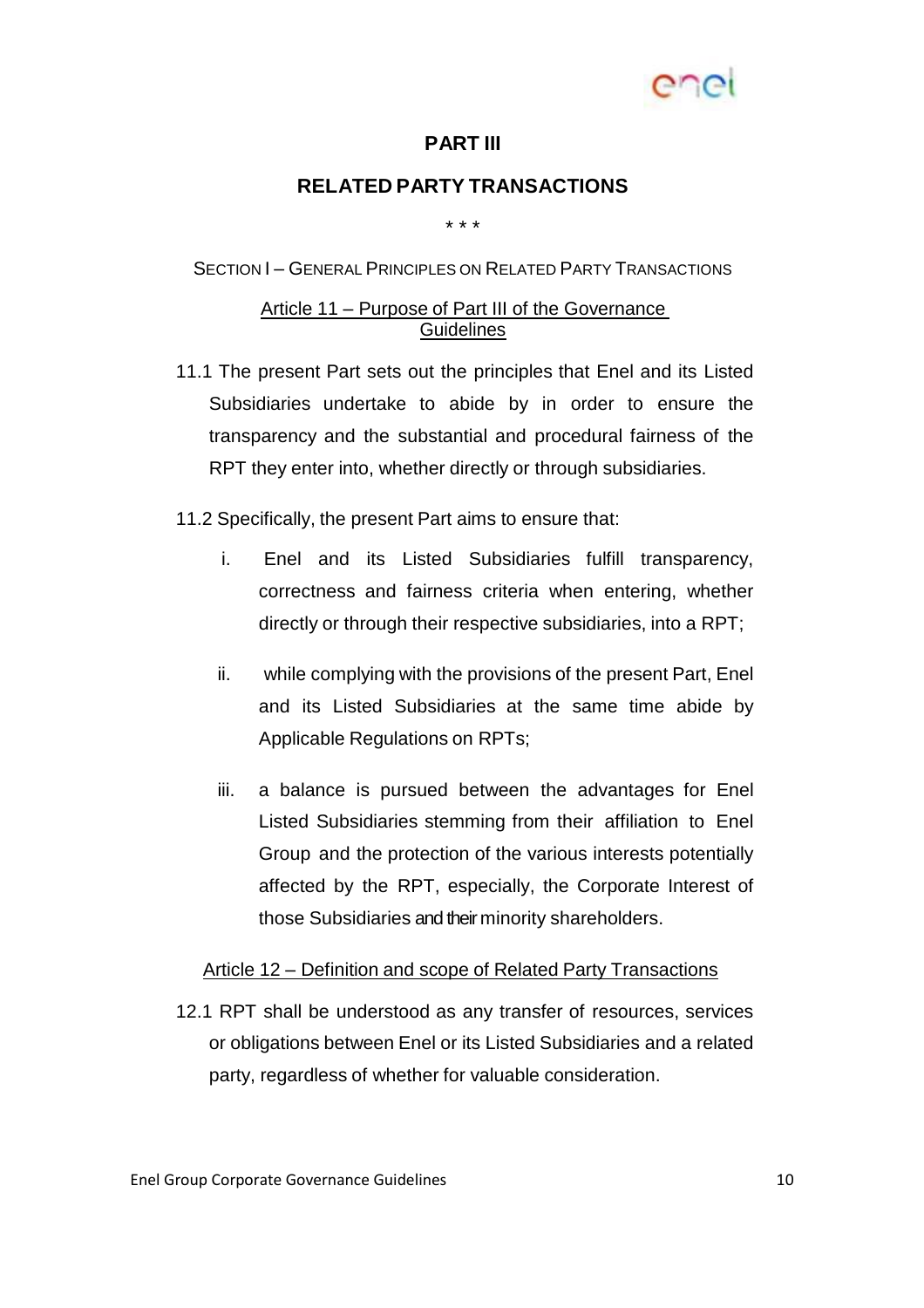

RPT are deemed also to include any decision on remuneration and economic benefits, in whatever form, for members of the management and control bodies and for Executives with strategic responsibilities.

12.2 The definition of Related Party is included in Annex 2.

## SECTION II – PROCEDURES THAT GOVERN THE HANDLING OF RELATED PARTY TRANSACTIONS

## Article 13 – Procedures to approve Intragroup Transactions and **Other Related Party Transactions**

- 13.1 Both Intragroup Transactions and Other RPTs shall be approved by the board of directors of Enel and its Listed Subsidiary involved, except for cases where Applicable Regulations entrust this task, taking also in account the size and the significance of the single RPT, upon:
	- the shareholders' meeting; or
	- the chief executive officer; or
	- the RPT Committee; or
	- all or some Independent Directors.

The competent body, when adopting a resolution about a RPT, shall take into account the report released by the RPT Committee, if any such Committee exists. The RPT Committee may avail itself of fairness opinions from independent advisors of its own choice. The RPT Committee report shall contain a reasoned opinion on the interest of Enel and its relevant Listed Subsidiary in entering into the transaction and the convenience and substantial fairness of its terms. The effectiveness of such opinion, whether binding or not, is established by Applicable Regulations.

13.2 In order to avoid an excessive and unnecessary burden upon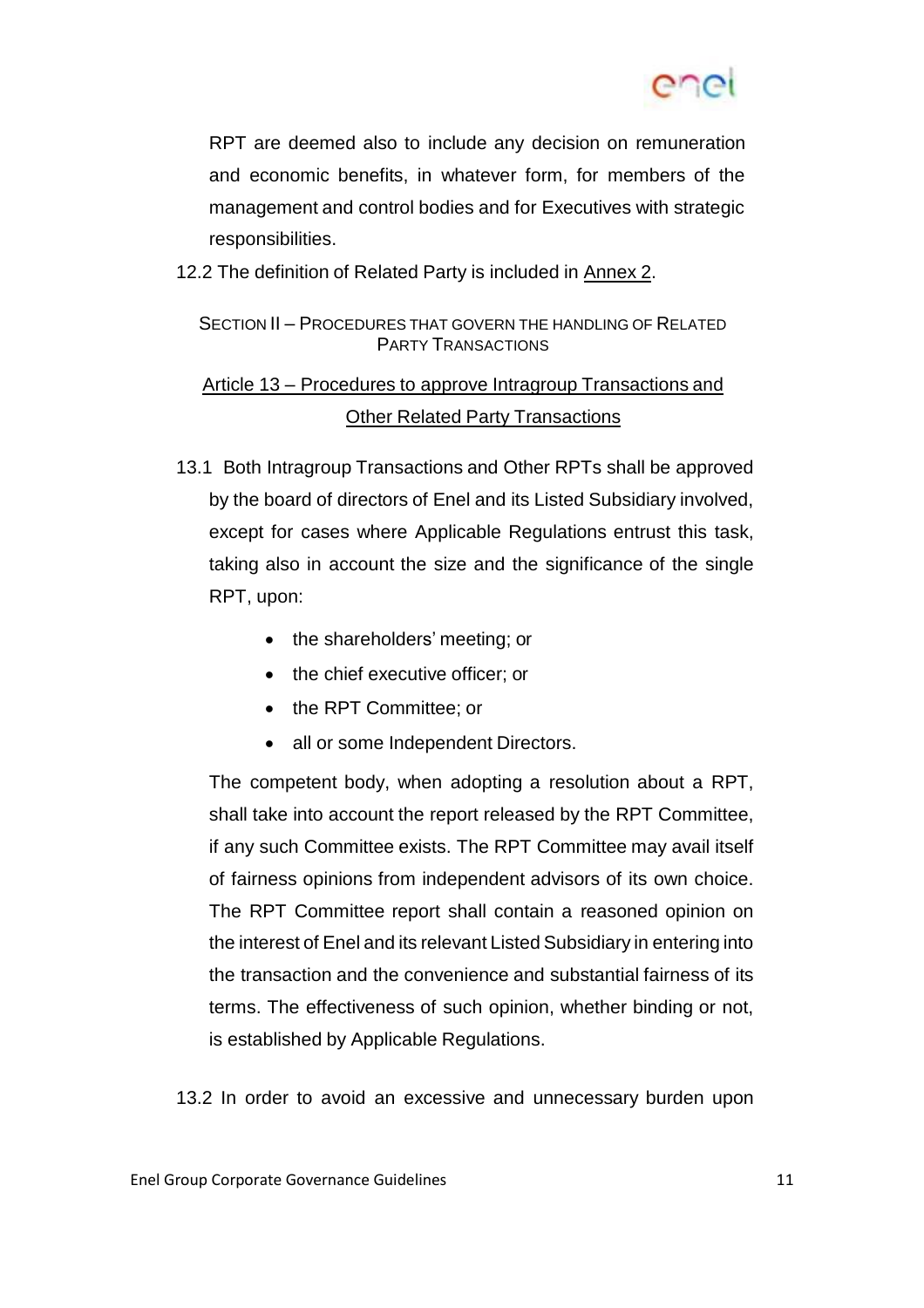

their respective board of directors (or upon the shareholders' meeting, the RPT Committee, and Independent Directors, as the case may be), Enel and its Listed Subsidiaries shall avail themselves to the greatest possible extent of the exemptions indicated in Article 14.

In this context, Enel Listed Subsidiaries are especially encouraged to adopt framework resolutions, as indicated in Article 14.1.

### Article 14 – Exemptions

14.1 Unless it is expressly prohibited by Applicable Regulations, article 13 shall not apply in the following cases:

- RPT with a value lower than the thresholds identified by Applicable Regulations, if any;
- Remuneration of Directors holding specific offices (e.g., chairman, deputy chairman, chief executive officer) and other Executives with strategic responsibilities, as far as such remuneration is consistent with the remuneration policy (if any) approved by the competent body of Enel or its Listed Subsidiary involved and such policy has been defined with the participation of a committee consisting solely of non-executive Directors, the majority of whom are Independent Directors;
- Ordinary Transactions carried out at Market-equivalent or Standard Terms;
- RPTs carried out with or between companies controlled, even jointly, by Enel or its Listed Subsidiary involved, as well as RPTs carried out with companies affiliated with the latter;
- RPTs falling within framework resolutions adopted by the board of directors for one or more sets of homogeneous transactions to be carried out, by Enel or its Listed Subsidiary involved and/or by their respective subsidiaries, with specified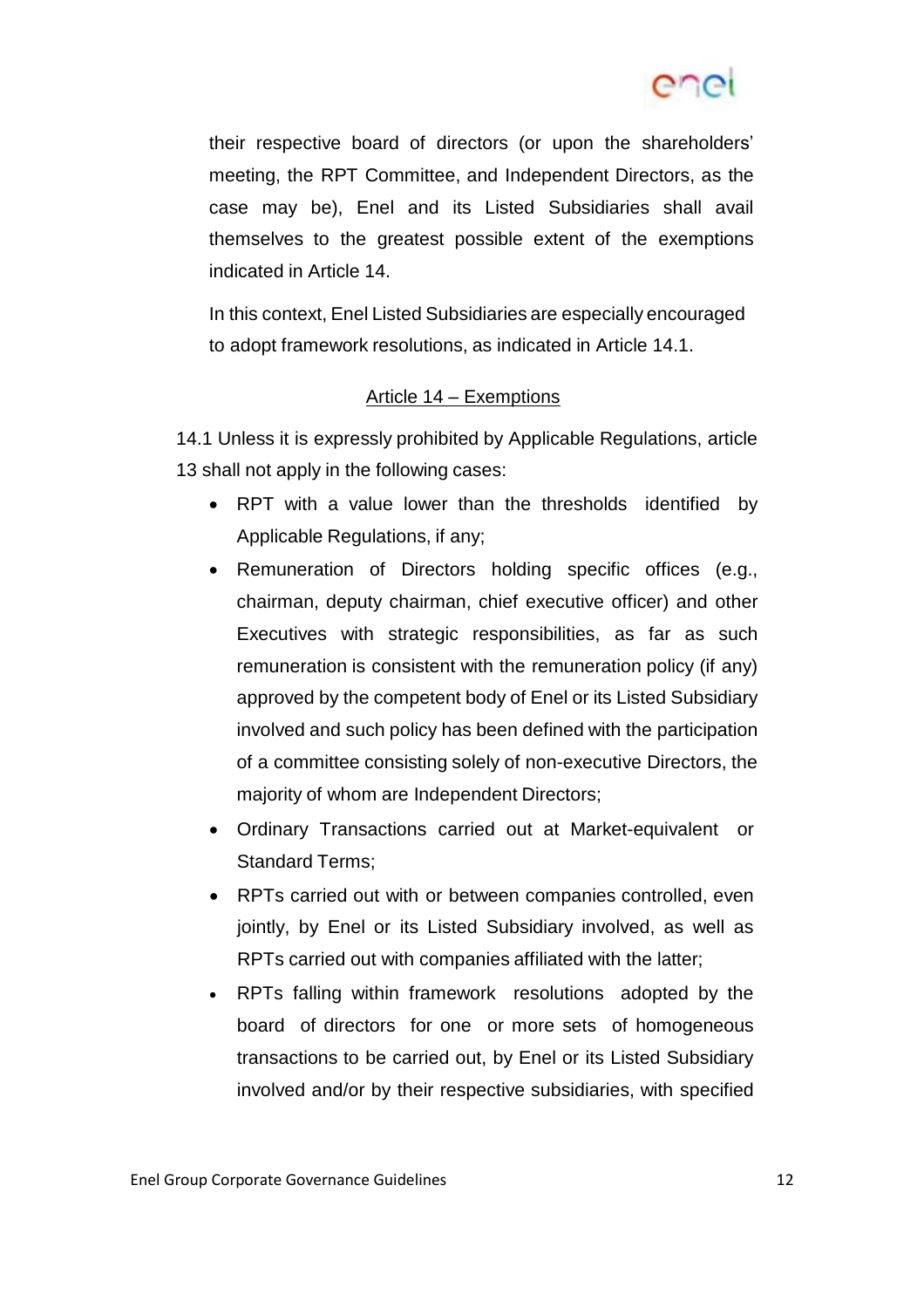

categories of related parties, provided that the framework resolutions are effective for a limited period of time, refer to sufficiently determined RPTs, and identify a maximum expected value for RPTs to be carried out during the reference period.

- 14.2 Where Enel or its Listed Subsidiaries avail themselves of one or more of the exemptions mentioned above, their chief executive officer shall periodically report to the board of directors about the most significant RPTs carried out pursuant to paragraph 14.1. The board of directors shall assess whether the exemptions have been properly applied.
- 14.3 When dealing with Intragroup Transactions, the competent body of the Enel Listed Subsidiary involved shall assess whether any negative impact of the RPT upon the same Subsidiary's Corporate Interest is likely to be offset after giving due consideration to all of the transaction's effects and wider implications.

*This document, including its Annexes, is exclusive property of Enel S.p.A., based in Rome, Viale Regina Margherita 137 and it is strictly confidential.*

*This document – either as a whole and/or as extracts – shall not be reproduced, distributed or transmitted in any form or by any means, including photocopying, recording or other electronic or mechanical methods, without the express prior written permission of Enel S.p.A.*

*This document shall not be modified in any way, also by removing this notice, without the prior written approval of Enel S.p.A.*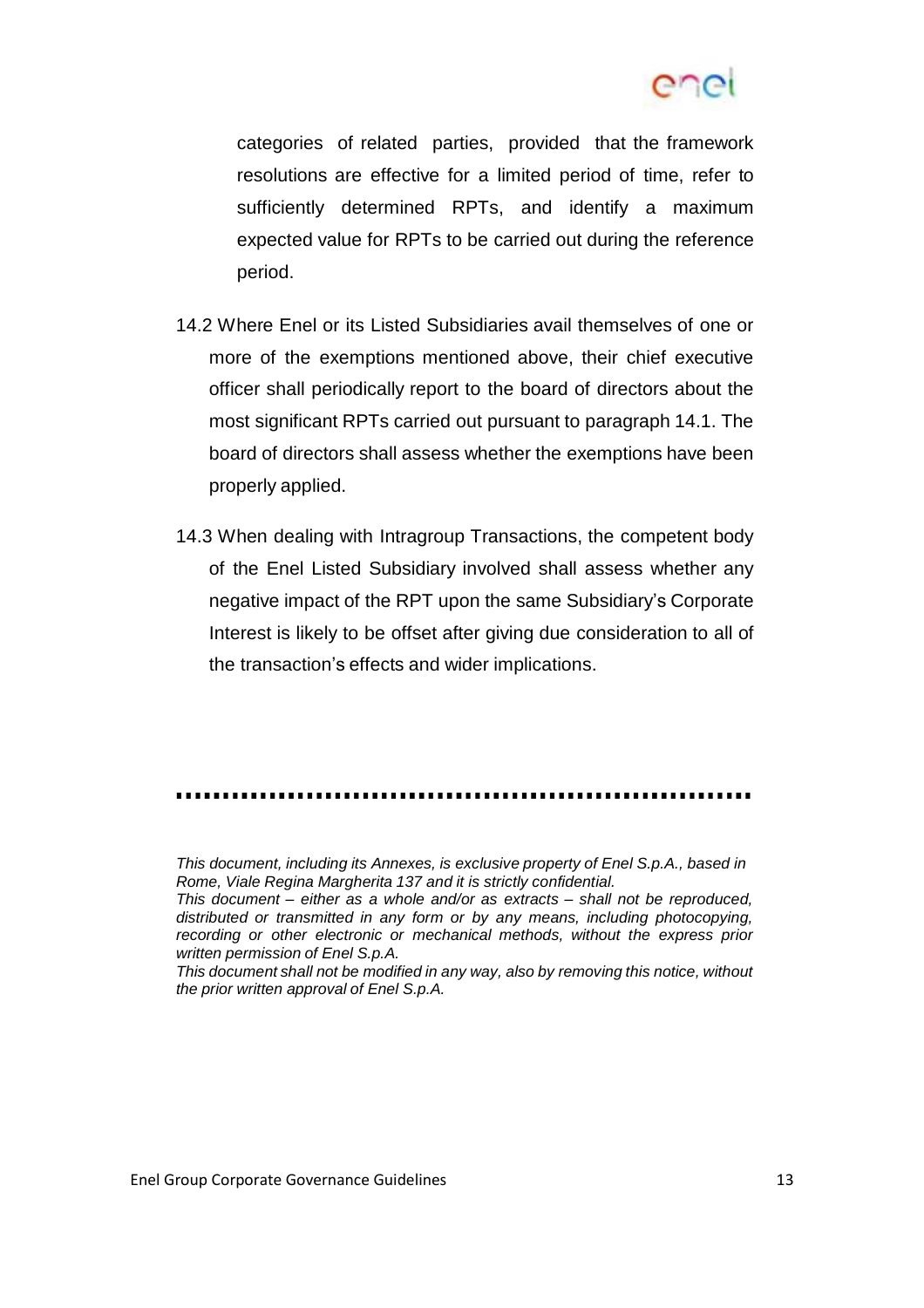

**Annex 1**

#### **GENERAL DEFINITIONS**

For the purposes of these Guidelines the following definitions apply:

"**Applicable Regulations**" means, in respect of each of Enel Subsidiaries, the general regulations – including laws, regulations and stock exchange listing rules – applicable to such Enel Subsidiary.

"**Conflict of Interests**" means a situation where a Director has, for his or her own account or on behalf of third parties, an interest whose achievement might hinder the achievement of the Corporate Interest of the company to which he or she owes a duty of loyalty.

**"Corporate Interest"** means the interest of a company as it emerges from the company's business in the reference market and in the context of the group to which the company belongs, considering also the advantages deriving from the affiliation to such a group.

**"Director(s)"** means the member(s) of the board of directors or other equivalent body and those managers that have been granted the powers to manage the company in the absence of executive directors (e.g. the "general manager" or "*gerente general*").

**"Enel"** means Enel S.p.A., a company duly incorporated under Italian law and whose shares are listed in a regulated market. According to its bylaws, Enel provides its subsidiaries with strategic guidelines and coordination with regard to both their industrial organization and the business activities in which they engage.

"**Enel Group**" means the group whose ultimate parent company is Enel. Enel Group is therefore made up by Enel and the Enel Subsidiaries. Enel directly or indirectly controls Enel Subsidiaries.

"**Enel Listed Subsidiaries**" means Enel Subsidiaries, wherever incorporated, whose shares are listed in a regulated market. When used in the singular, such definition refers to any of the above mentioned companies.

"**Enel Subsidiaries**" means companies, wherever incorporated, directly or indirectly under the control of Enel. "**Control**" shall be deemed to exist, for each company, as determined in accordance with the Applicable Regulations. When used in the singular, such definition refers to any of the above mentioned companies.

**"Governance Guidelines"** means the present Enel Group Corporate Governance Guidelines, whose aim is to achieve a uniform application of its provisions across Enel Group companies.

"**Independent Directors**" means directors of Enel Group companies who do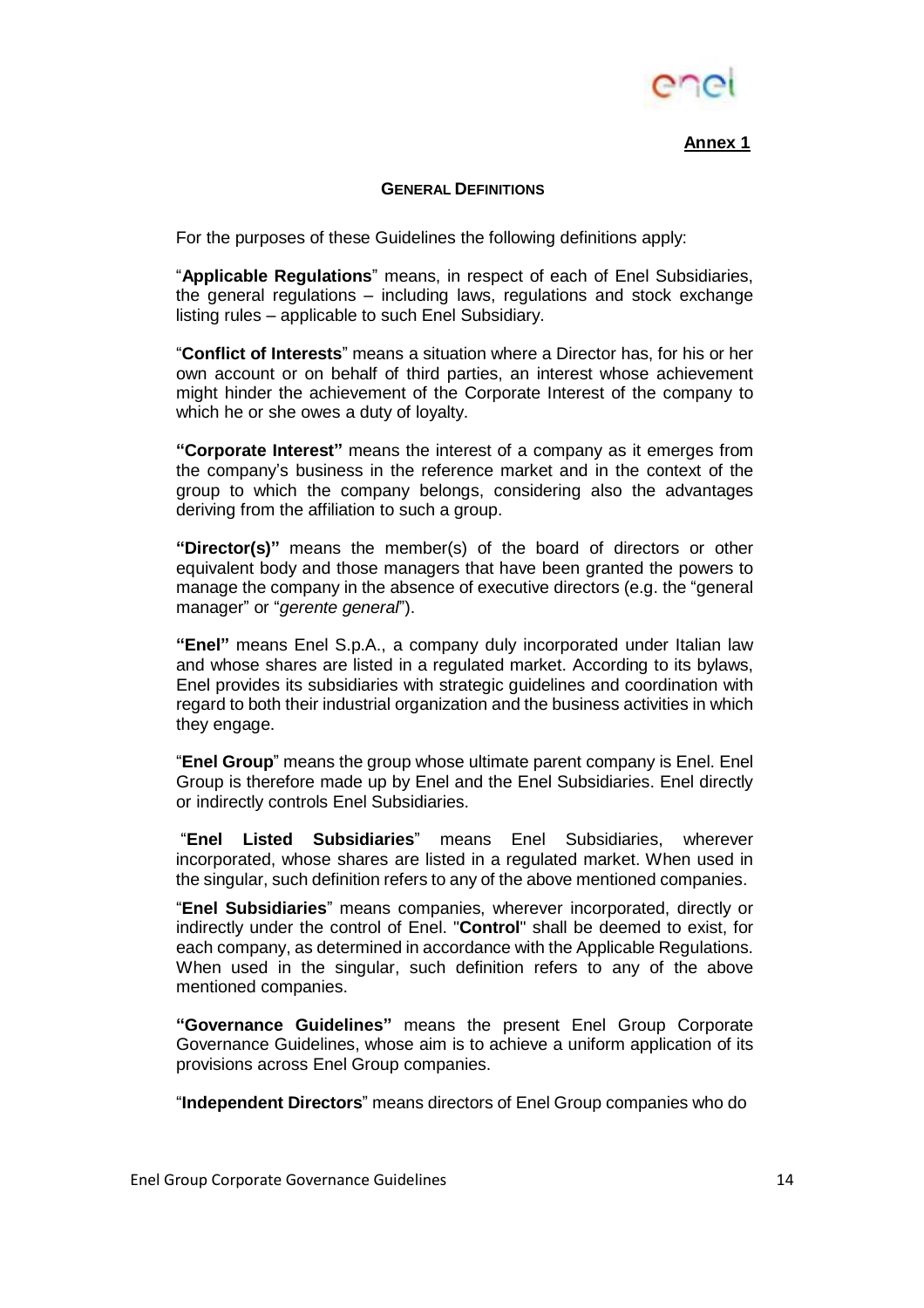

not maintain, directly or indirectly or on behalf of third parties, nor have recently maintained, any business relationships with the company they serve or with persons linked to it, of such a significance as to influence their autonomous judgment. To be considered as such, Independent Directors shall possess the relevant requisites under Applicable Regulations, as well as comply with corporate governance recommendations of the relevant jurisdiction involved.

"**Information Flows**" means the exchange of any kind of information between Enel and any Enel Subsidiary or between two or more Enel Subsidiaries, by any means or method.

"**Market-equivalent or Standard Terms**" means terms that are usually applied to unrelated parties for transactions of the same nature and risk profile, or which are based on regulated tariffs or prices fixed by independent third parties, or applied to entities which Enel or Enel Listed Subsidiaries (or their respective subsidiaries) are otherwise legally bound to transact with at a fixed price.

"**Ordinary Transactions**" means Related Party Transactions entered into by Enel or an Enel Listed Subsidiary and/or by any of their respective subsidiaries either (a) in the ordinary course of business or (b) of a financial nature, so long as the financing needs are related to the ordinary course of business;

"**Related Party Transaction**" or "**RPT**" means Related Party Transaction(s) as defined in Part III of the Governance Guidelines. For the purpose of the provision in Part III, they are divided into:

- "**Intragroup Transactions**", meaning RPTs between different companies of the Enel Group (i.e., between Enel and any Enel Subsidiary or between two or more Enel Subsidiaries);
- "**Other RPTs**", meaning RPTs carried out between Enel and/or an Enel Subsidiary, on the one hand, and a related party that is neither Enel nor an Enel Subsidiary, on the other.

"**RPT Committee**" means any committee, fully composed by Independent Directors, or, as an alternative and so long as this is consistent with the Applicable Regulations, by non-executive directors, the majority of whom are Independent Directors, in charge of expressing written reasoned opinions on RPTs.

"**Stakeholders**" means minority shareholders and other individuals or entities that are affected by the business activities of an Enel Subsidiary and/or by the context in which the latter operates.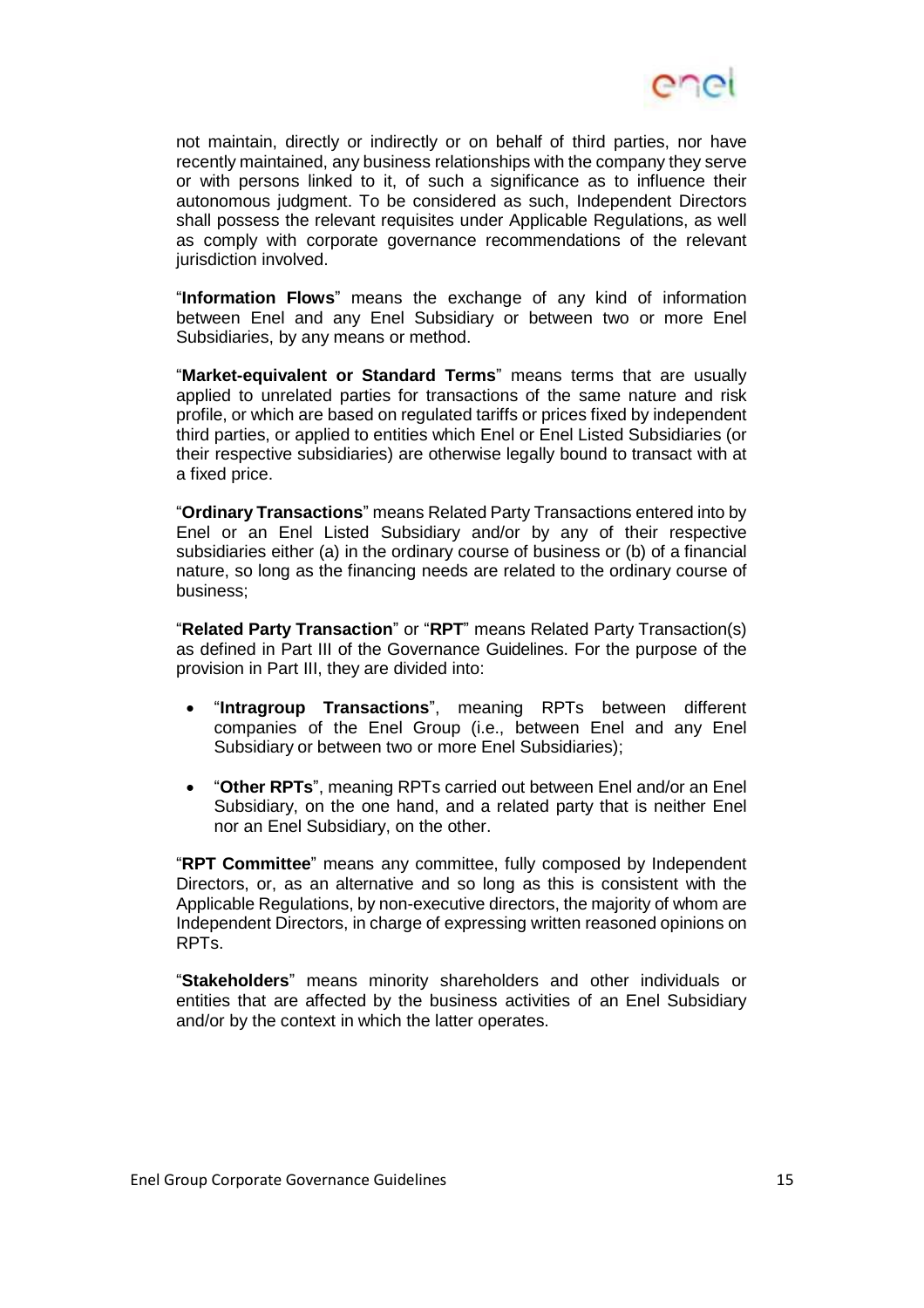

**Annex 2**

#### **DEFINITION OF RELATED PARTY**

"**Related Party" -** Unless Applicable Regulations otherwise provide, means an entity or a natural person, as the case may be, that:

- (a) directly or indirectly, through subsidiaries, trustees or an intermediary: (i) controls the company, is controlled by the company, or is under common control with the company;
	- (ii) has joint control over the company;
	- (iii) has significant influence over the company;
	- (iv) otherwise holds a significant shareholding in the company;
- (b) is an affiliate of the company;
- (c) is a joint venture in which the company is a participant;
- (d) is one of the Executives with strategic responsibilities of the company or its parent;
- (e) is a Close Relative of a person referred to in paragraphs (a) or (d);
- (f) is an entity in which a person referred to in paragraphs (d) or (e) exercises control, joint control or significant influence;
- (g) is a person, whether legal or natural, having the right to give binding instructions to the company and having an interest in the execution of the RPT;
- (h) is an entity one of whose Executives with strategic responsibilities is at the same time – or has been within the last 18 months – an Executive with strategic responsibilities of the company;
- (i)is a supplementary pension fund, collective or individual, established for the employees of the company or any other entity that is a related party;
- (l) is a person that the by-laws of the company or the RPT Committee, as the case may be, have specifically identified as a related party of the company.

For the purpose of the above definition of "Related Party", the following definitions further apply:

- Control" is the power to govern the financial and operating policies of an entity so as to obtain benefits from its activities. It is assumed that control exists when a person owns, directly or indirectly through subsidiaries, more than half of the voting rights of an entity unless, in exceptional cases, it can be clearly demonstrated that such ownership does not constitute control. Control also exists when a person owns half or less of the voting rights exercisable at shareholders' meeting if it, he or she has:
	- (a) control of more than half of the voting rights by virtue of agreement with other investors;
	- (b) the power to govern the financial and operating policies of the entity under a statute or agreement;
	- (c) the power to appoint or remove the majority of the members of the board of directors or equivalent body, and control of the entity is held by that board or body;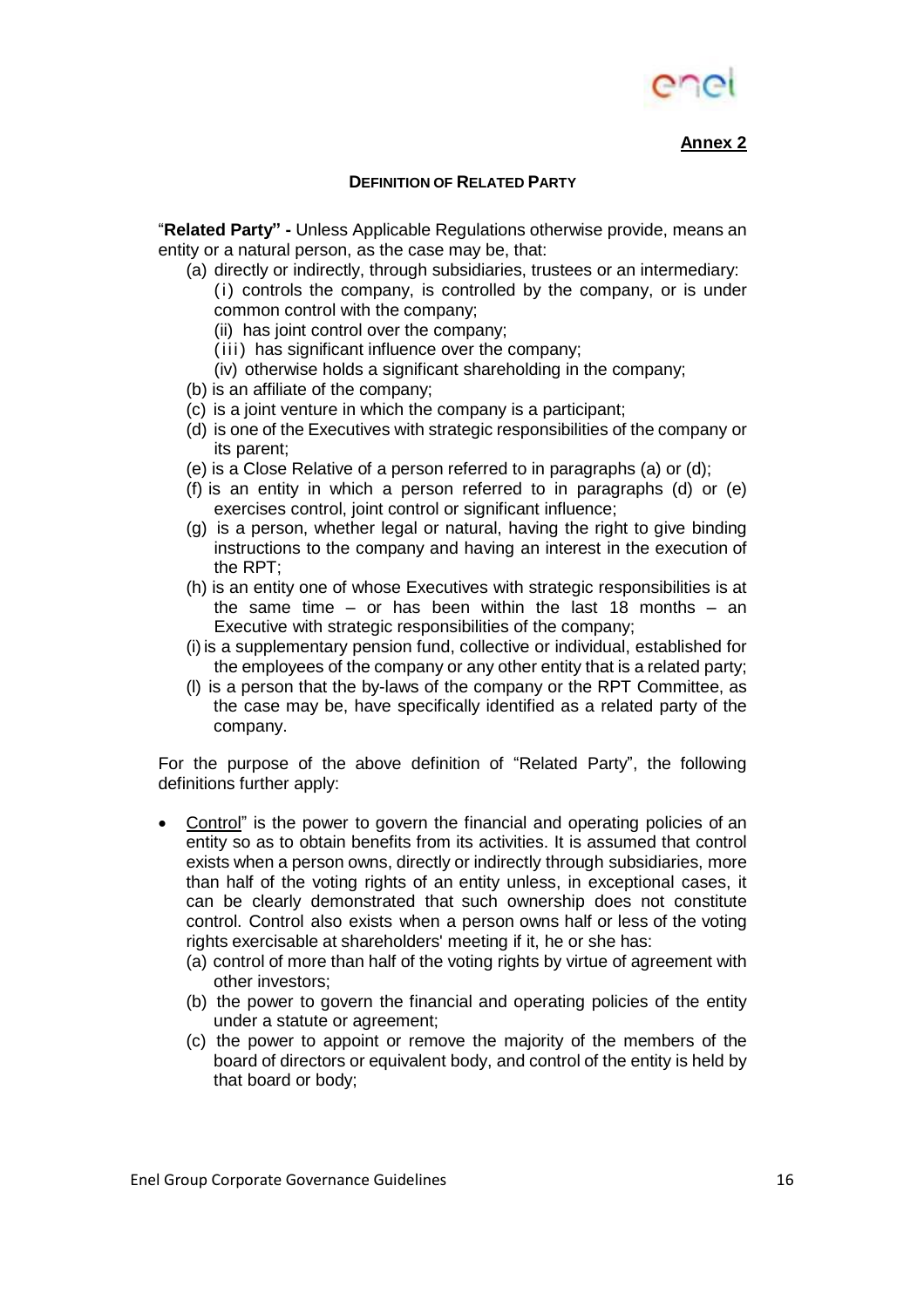

(d) the power to cast the majority of the voting rights at meetings of the board of directors or equivalent body, and control of the entity is held by that board or body.

Applicable Regulations may establish whether control can actually be exercised by the State and/or Municipalities and/or public bodies and/or subsidiaries thereof.

- "Joint control" is the contractually agreed sharing of control over an economic activity.
- "Significant influence" is the power to participate in the determination of financial and operating policies of an entity without having control. Significant influence may be gained by share ownership, by-laws provisions or agreements.

If a person owns, directly or indirectly (e.g. through subsidiaries), 20% or more of the voting rights of the investee, it is presumed to have significant influence, unless it can be clearly demonstrated otherwise.

The aforesaid share ownership threshold can be lowered by Applicable Regulations up to a minimum of no less than 10% of the voting rights of the investee. Conversely, if the person owns, directly or indirectly (e.g. through subsidiaries), less than 20% of the voting rights of the investee – or the lower share ownership threshold identified by Applicable Regulations – it is presumed not to have significant influence, unless such influence can be clearly demonstrated. The presence of a person in possession of absolute or relative majority of voting rights does not necessarily preclude another person from having significant influence. Significant influence can usually be inferred if one or more of the following circumstances occur:

- (a) representation on the board of directors or equivalent body of the investee;
- (b) participation in the decision making process, including participation in decisions about dividends or other corporate distributions;
- (c) the presence of significant transactions between the investor and the investee;
- (d) exchange of managerial personnel;
- (e) provision of essential technical information.
- "Significant shareholding" means a shareholding above the threshold, if any, identified as such by Applicable Regulations for the purposes of Related Party Transaction discipline.
- "Executives with strategic responsibilities" are those persons who have the power and responsibility, directly or indirectly, for planning, directing and controlling activities of the company, including Directors (whether executive or not) of the company.
- "Close Relatives" of an individual are those family members who may be expected to influence, or be influenced by, that individual in their dealings with the company. They may include:
	- (a) the individual's children, the spouse not legally separated and the domestic partner;

Enel Group Corporate Governance Guidelines 17 17